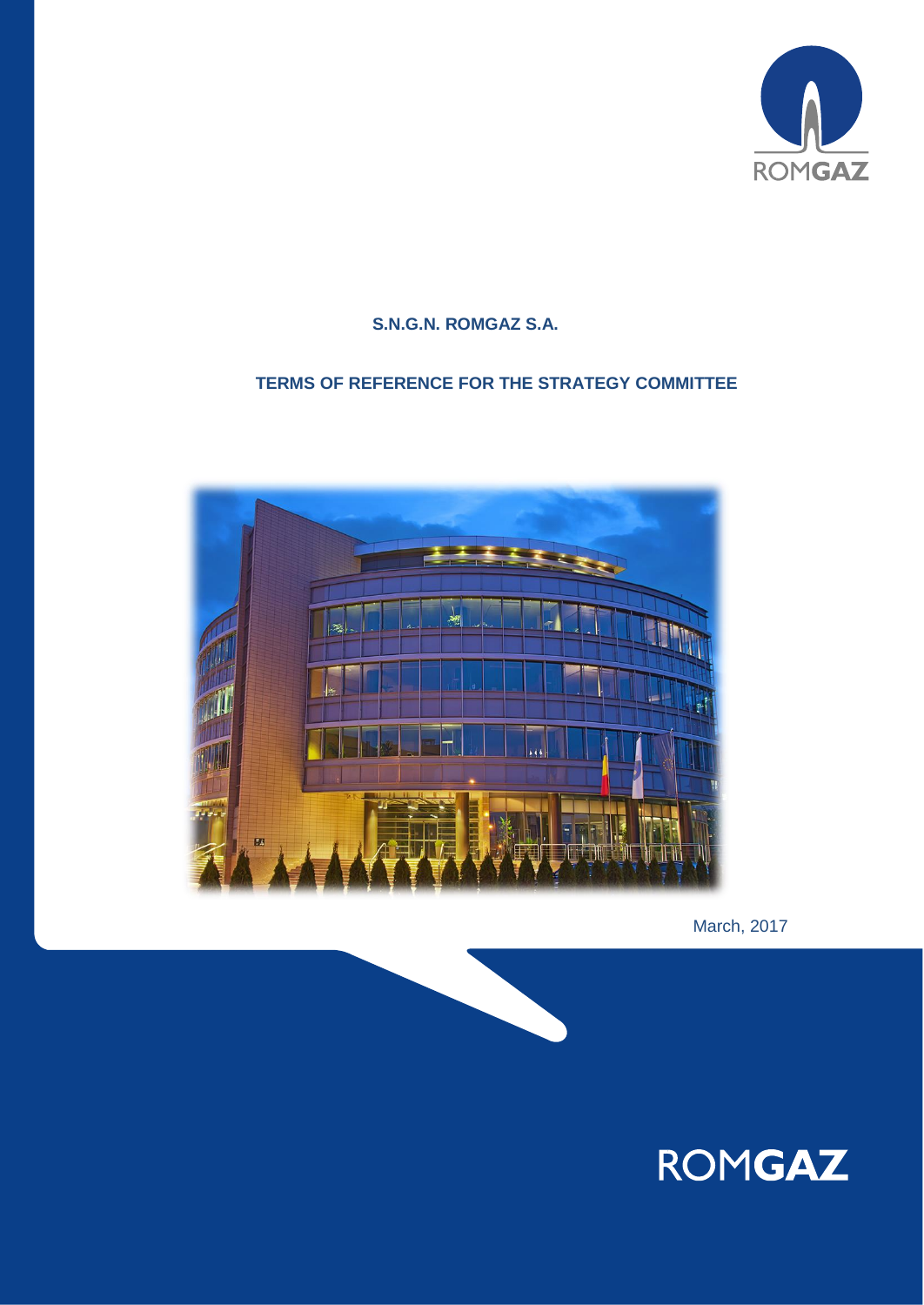

# **Summary**

| ANNEX 1- Monitoring and evaluation model report of the strategy committee activity 9 |  |
|--------------------------------------------------------------------------------------|--|
|                                                                                      |  |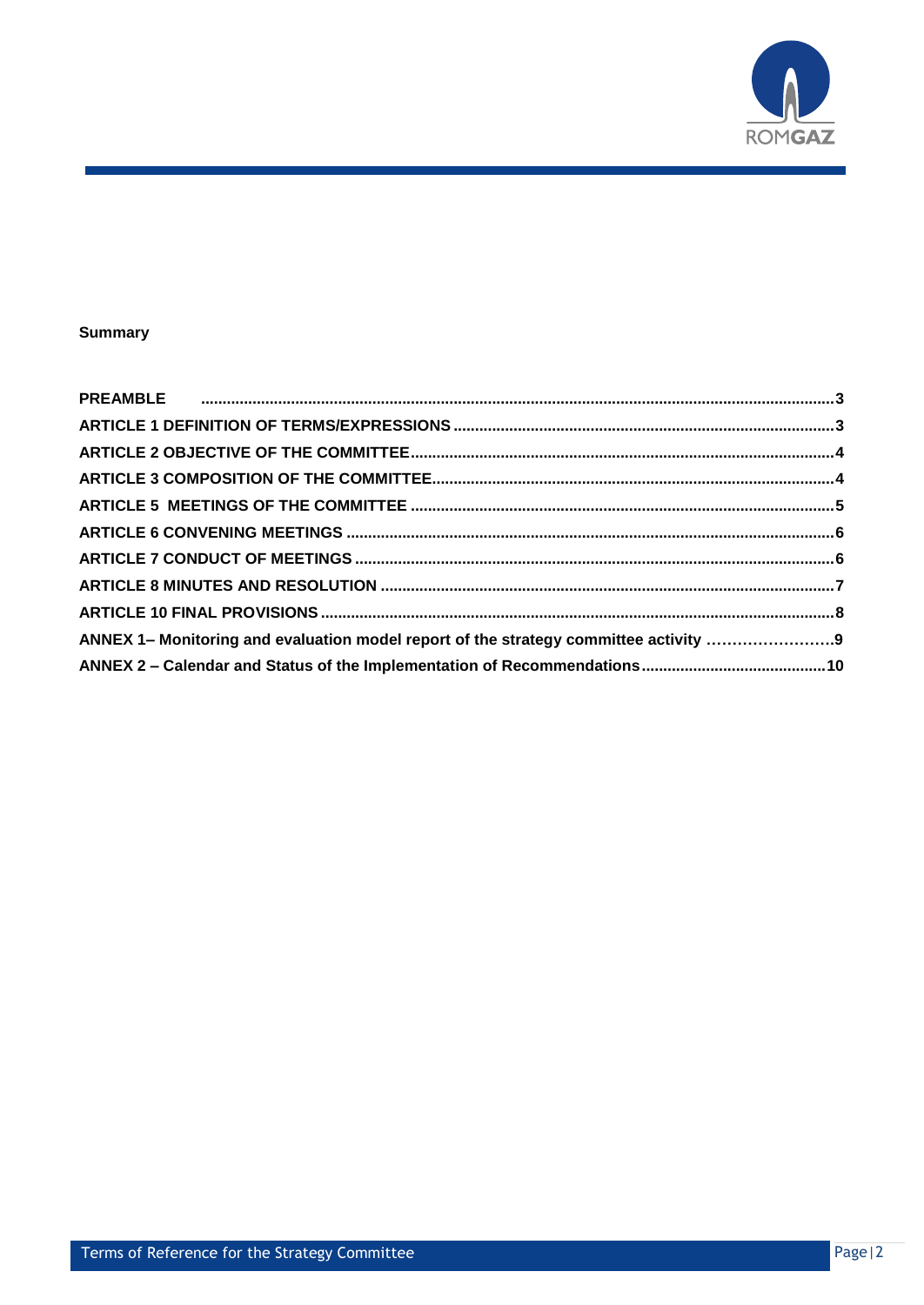

## <span id="page-2-0"></span>**Preamble**

The Strategy Committee assists the Board of Directors in fulfilling its responsibilities when preparing and updating the general development strategy of the Company.

The Terms of Reference of the Strategy Committee presents the structure, activities and responsibilities, the rights and duties of committee members, aiming to ensure the committee's transparent and efficient functioning.

The present Terms of Reference of the Strategy Committee is supplemented by: (i) legal provisions applicable to the corporate governance of public enterprises, (ii) the Articles of Incorporation, (iii) the Code of Corporate Governance of BSE, and (iv) provisions of other internal regulations approved by the corporate bodies of Romgaz.

## <span id="page-2-1"></span>**Article 1 Definition of Terms/Expressions**

Hereinafter, the following terms and expressions shall have the following meanings:

- a) "Articles of Incorporation" Articles of Incorporation of S.N.G.N. Romgaz S.A.<sup>1</sup>;
- b) "**Director**" –means member of the Board;
- c) "**Executive Director**" means the person who is at the same time both director and manager of the Company;
- d) **"Non-executive Director"**  the person who is the manager, but who is not at the same time, the director of the company;
- e) "**GMS**" the General Meeting of Shareholders;
- f) "**EGMS**" the Extraordinary General Meeting of Shareholders;
- g) "**OGMS**" the Ordinary General Meeting of Shareholders;
- h) "**BSE"** Bucharest Stock Exchange;
- i) **"Compartment"** generic name for division, directorate, department, office or any other organizational structure within Romgaz;
- j) "**Executive Management"** the director/directors delegated by the Board of Directors to manage the company.
- k) "**Board**" the Board of Directors of S.N.G.N. Romgaz S.A.;
- l) "**Manager**" –the person who has been delegated by the Board of Directors**<sup>2</sup>** to manage the company and has concluded a Mandate Contract.
- m) **"Executive Manager"** the person who has been delegated the management of one or more organizational entities (branch, division, department, directorate, office, etc.) by the Company manager/managers and who signed an employment contract with the Company; The term "director" includes the Director General, but it does not include the executive manager/managers;
- n) "**Corporate Management Body**" the General Meeting of Shareholders, the Board of Directors,or the Company's manager/managers;
- o) "**GEO 109/2011"** Government Emergency Ordinance No.109/2011 on public companies corporate governance, as amended and supplemented;
- p) "**The Company's website**" [www.romgaz.ro;](http://www.romgaz.ro/)
- q) **"Chairman"** the Chairman of Romgaz Board of Directors;
- r) "**Legal provision/regulation**" any rule provided by a normative act published in the Official Journal of Romania – Part I - a;

 $\overline{a}$ 

<sup>1</sup> Published on the company website at section:Investor Relations/Corporate Governance

 $^2$  In accordance with Article 143 of Law no. 31/1990, the Company Law, republished, as amended ans supplemented;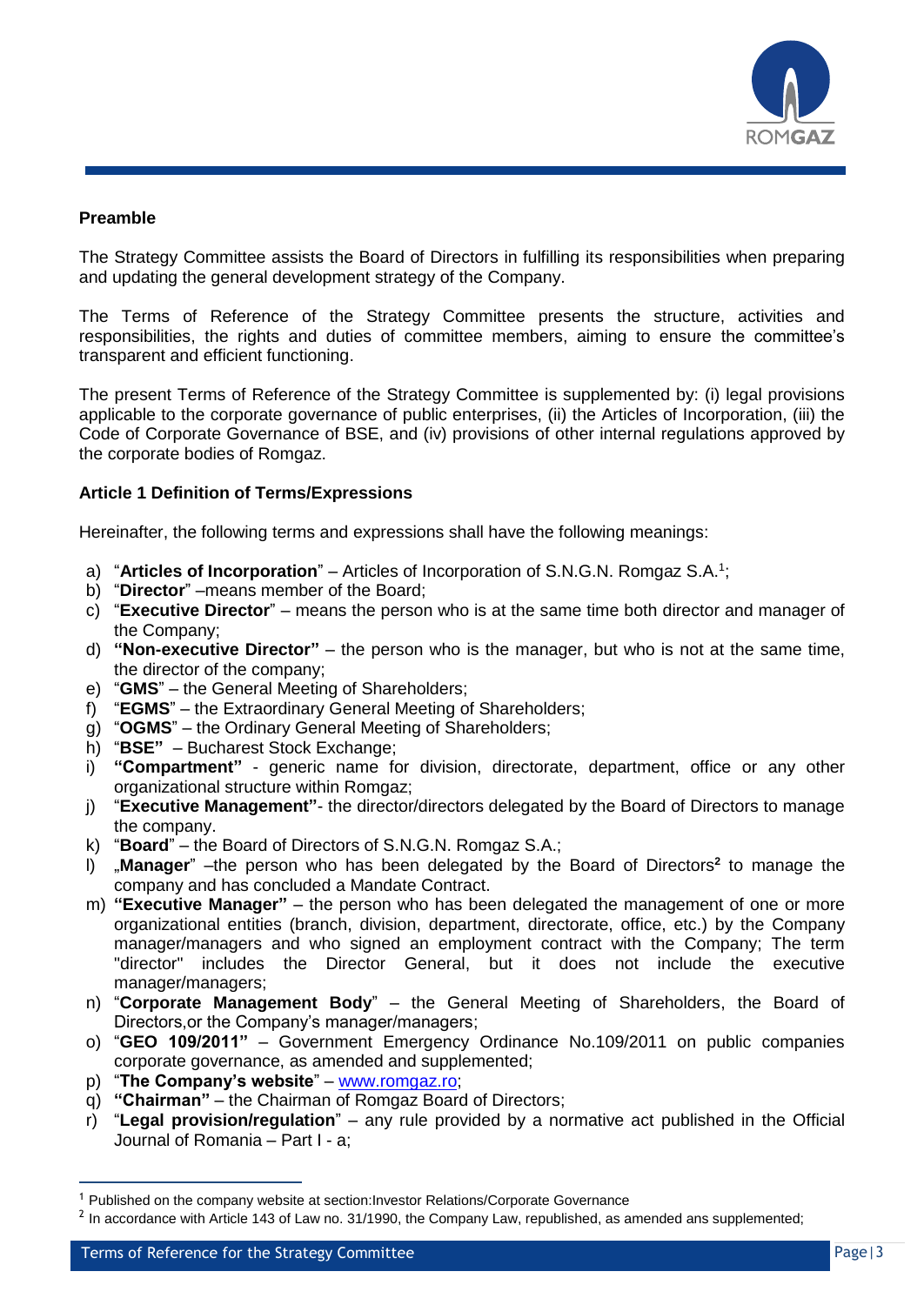

- s) **"Internal regulation"** any rule provided by an act approved by a corporate management body of S.N.G.N. Romgaz S.A.;
- t) **"GMS and BD secretariat"** organizational unit in Romgaz, having the status of a compartmen, with attributions regarding the necessary formalities for organizing the General Meetings of Shareholders, the Board of Directors and the Advisory Committees meetings;
- u) **"Secretary of the Committee"** person employed within GMS and BD Secretariat and approved by the Board of Directors as Secretary of the Strategy Committee;
- v) **"S.N.G.N. Romgaz S.A."** or **"the Company"** Societatea Națională de Gaze Naturale ROMGAZ S.A.;

# <span id="page-3-0"></span>**Article 2 Objective of the Committee**

- (1) The objective of the Strategy Committee is:
	- a) to coordinate the preparation/updating and monitoring of the company's development strategies, correlated with the national and European energy strategy;
	- b) to analyse periodically the state of the implementation of these development strategies as well as the measures required to achieve the established objectives;
	- c) to monitor the diversity projects of the company's activity by accomplishing some investment objectives;

## <span id="page-3-1"></span>**Article 3 Composition of the Committee**

- (1) The Strategy Committee shall consist of five (5) members of the Board of Directors. The current composition of the Strategy Committee is published on the Company's website3.
- (2) Since the Committee is not regulated by law in terms of its composition, it will make sure that at the time of its establishment (as a whole), the Strategy Committee should have a mix of skills to match responsibilities falling within its jurisdiction. These skills may include experience in relevant industry, understanding the Company's scope of business, knowledge regarding investment, etc.
- (3) The Board of Directors shall appoint the Strategy Committee members and one member shall be appointed the Chairman of the Strategy Committee.
- (4) The Chairman of the Strategy Committee shall run the meetings and represent the Committee in relation with the Board of Directors.
- (5) The membership in the advisory committees terminates by revocation, resignation or by termination of the director's mandate.
- (6) In case of termination of membership or Chairman of the Committee, the Board of Directors shall appoint another director to occupy the vacant position.
- (7) Throughout their mandate, the members of the Strategy Committee shall not hold any positions, qualities and shall not perform any transactions which could be considered incompatible with the Strategy Committee mission.
- (8) The membership of the Strategy Committee shall not impede its members to participate in the activity of other Committees of the Board of Directors.

 $\overline{a}$ 

<sup>&</sup>lt;sup>3</sup> Section Investor Relations/Corporate Governace/Board of Directors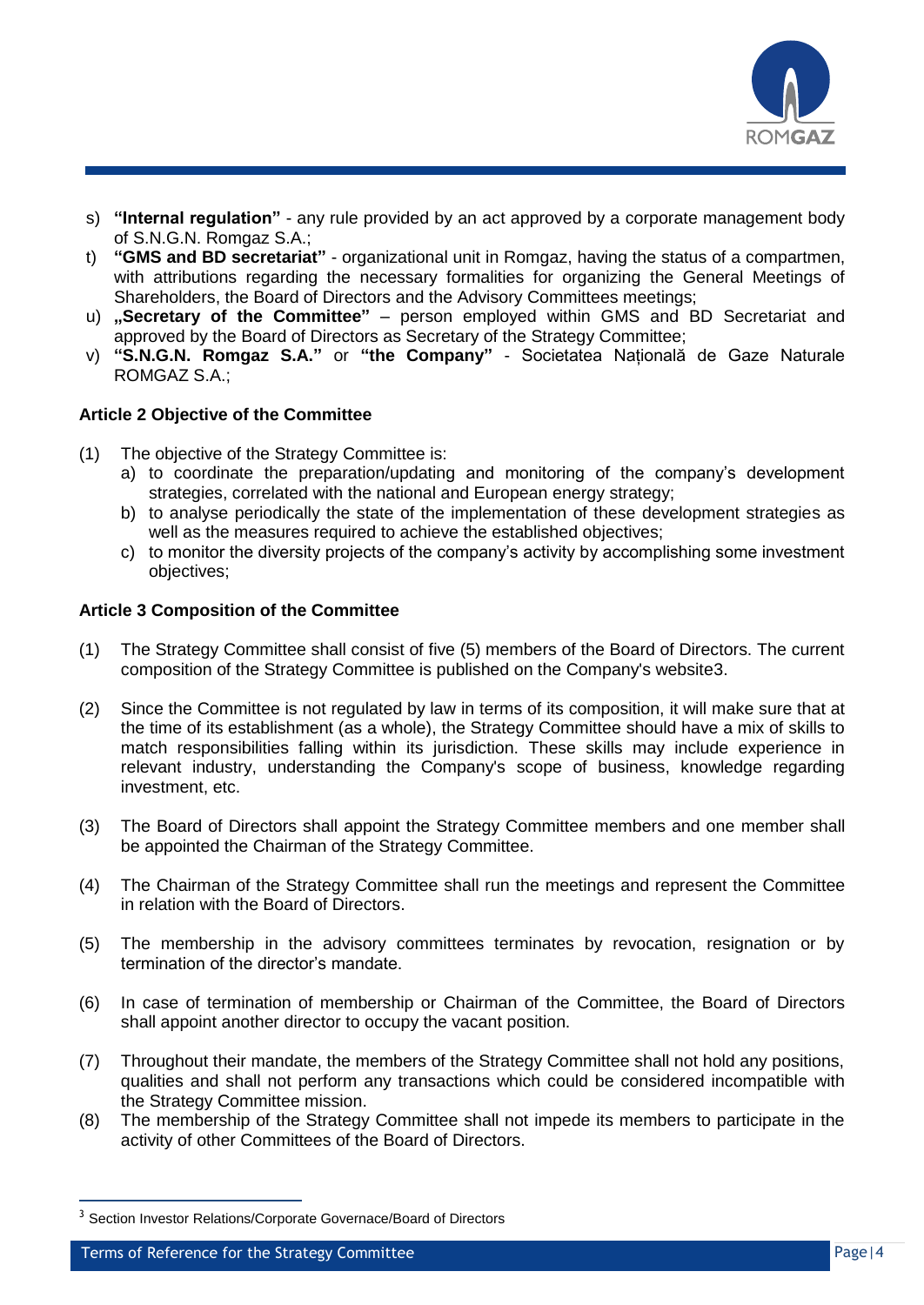

## **Article 4 Competences**

- (1) The Strategy Committee has the following main responsibilities:
	- a) In the strategic direction:
		- a.1) To assist the Board in fulfilling its responsibilities in developing and updating the overall development strategy of the Company;
		- a.2) To analyze and to provide assistance for the Board of Directors regarding the development and international cooperation directions of the Company;
		- a.3) To analyze and to endorse the medium and long term development strategy of the company, including the quantifiable strategic objectives (KPIs);
		- a.4) To endorse the annual and medium term plan (3 years) of implementation of the strategy prepared by the executive management;
		- a.5) To monitor the implementation of the strategic objectives based on the agreed indicators (KPIs)
		- a.6) To analyze the proposals prepared by the executive management regarding the investment plan, related to the strategic proposals, in order to include it in the income and expenditure projection and to make recommendations;
		- a.7) To endorse the investment plan related to the strategic proposals, including the implementation of the strategic objectives;
		- a.8) To analyze the opportunities identified by the executive management on business development and to issue recommendations for the Board of Directors regarding these opportunities;
		- a.9) To prepare proposals for improving and streamlining business strategic development and cooperation;
		- a.10) To prepare, to revise periodically and to submit to the Board of Directors:
			- the Dividend Policy;
			- the Policy regarding Forecasts.

Both documents are published on the company's website $4$ .

- b) Other Duties and Responsibilities:
	- b.1) To revise its annual performance and terms of reference, to ensure the development of the activity with maximum efficiency. Following this evaluation, the Strategy Committee shall submit to the Board of Directors for approval any modifications considered as necessary;
	- b.2) To submit to the Board of Directors quarterly activity reports;
	- b.3) To prepare an activity plan for the next year which shall be submitted to the Board for approval at the end of every calendar year.

## <span id="page-4-0"></span>**Article 5 Meetings of the Committee**

- (1) The Strategy Committee shall meet periodically, at least twice (2) a year, as well as exceptionally, if applicable.
- (2) The Strategy Committee members shall have the obligation to be present and to participate, actively, in the meetings.

 $\overline{a}$ 

<sup>4</sup> Section Investor Relations/Corporate Governace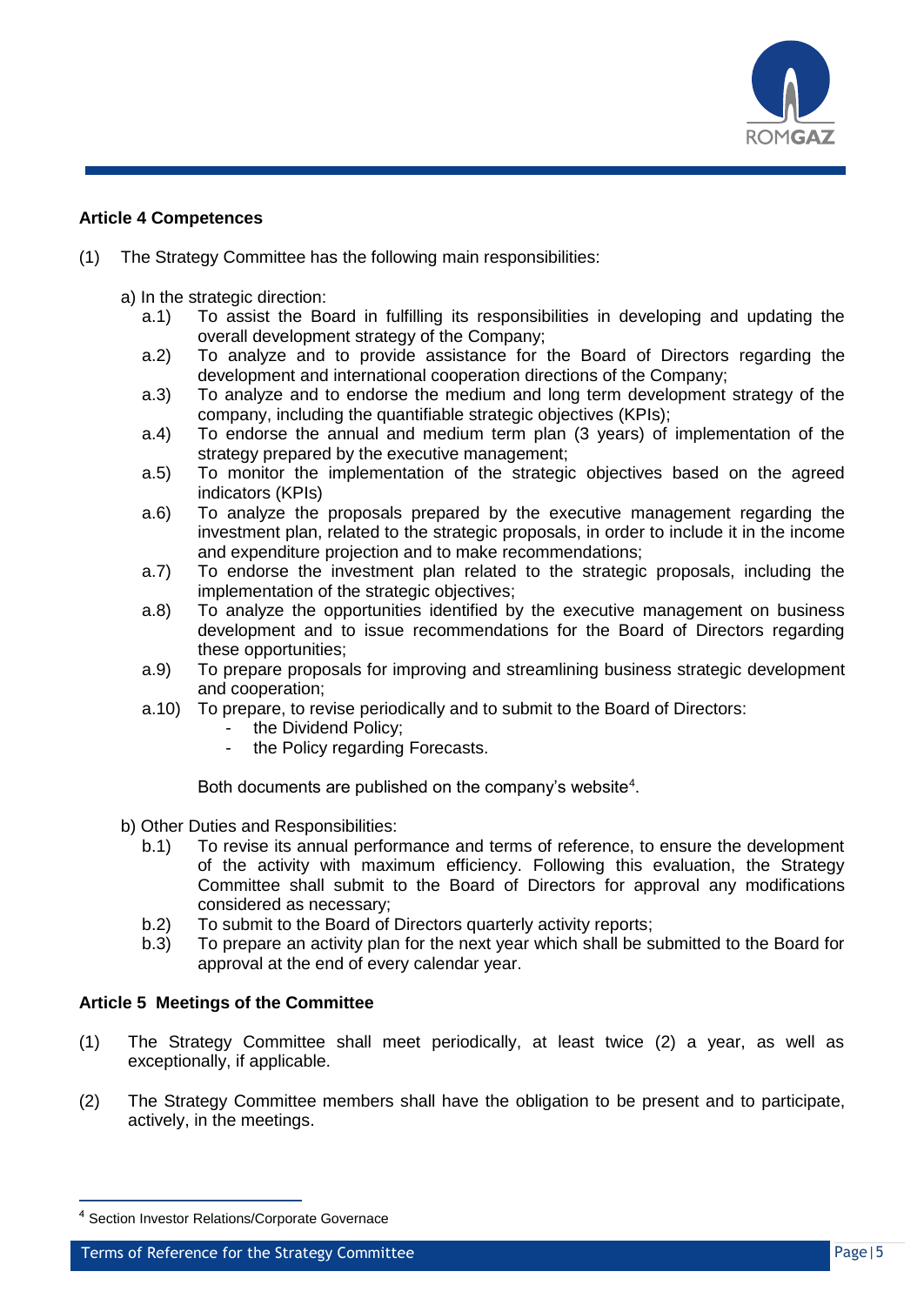

### <span id="page-5-0"></span>**Article 6 Convening Meetings**

- (1) The Strategy Committee meetings shall be convened by the Chairman of the Strategy Committee: (i) ex-officio or (ii) upon request of at least two (2) members of the Committee.
- (2) The Strategy Committee can meet either by physical participation of the members at the Company's registered office or in another location appointed in the convening notice, or by teleconference, videoconference, if the Chairman of the Strategy Committee decides so. If the meetings are held by teleconference, the procedural elements included in the Terms of Reference for the Board of Directors shall be respected.
- (3) The Strategy Committee meetings shall be organised before the Board of Directors' meeting scheduled for the current month, to allow the preparation of the Board of Directors' reports in due time.
- (4) The Chairman of the Strategy Committee can request the Committee to adopt decisions regarding certain documents by exchanging e-mails, documents sent by fax or letters. A written decision, signed or approved by letter, e-mail, telegram or fax by all members of the Committee shall be valid and shall produce the same effects as a decision taken in a Committee meeting.
- (5) The Convener of each Strategy Committee meetings shall indicate, at least: (i) location of the meeting, indicating the address or how to communicate when the meeting is held by teleconference or videoconference and (ii) the date when the meeting takes place, the time when it starts (iii) the items on the agenda.
- (6) The agenda of each meeting shall be sent to all members of the Strategy Committee and to any other person whose participation is necessary, at least five working days before the meeting date. At the same time, information materials shall be provided to the Strategy Committee members and to other participants, if needed. The documents can be sent by e-mail.
- (7) The Strategy Committee can invite any director, executive director or any other person (employee, associate etc.) to participate in the meeting, who can contribute to the achievement of his duties, if he considers it necessary.

## <span id="page-5-1"></span>**Article 7 Conduct of Meetings**

- (1) The Strategy Committee meetings will be chaired by the Chairman of the Committee.
- (2) At least half members of the Committee (including the Chairman of the Committee) shall constitute the necessary quorum for meetings. A member participation in a meeting through video or audio means shall be considered as valid for the purpose of quorum.
- (3) Every member of the Strategy Committee shall have the right to express personally or through a representative, by one vote, about a decision of the committee. In case of a tie, the vote of the Strategy Committee Chairman shall be decisive.
- (4) The direct vote may be casted by correspondence or by electronic means, as determined by the Board of Directors decisions.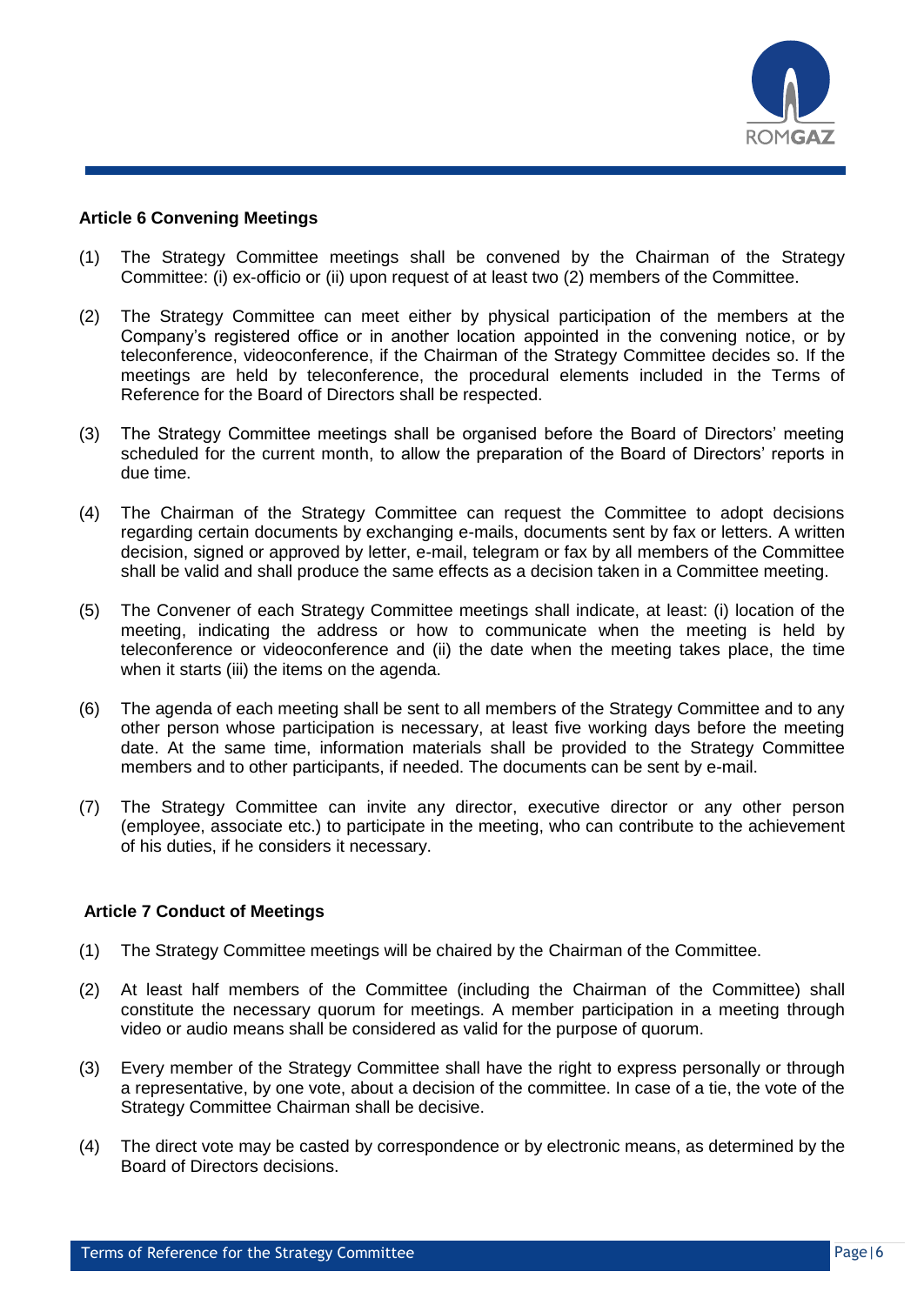

- (5) Other items regarding casting the vote, included in the Terms of Reference of the Board of Directors, also, shall apply to the Strategy Committee meetings.
- (6) To be valid, the decisions of the Advisory Committee shall respect the following conditions, cumulatively: (i) the decision must be taken in the presence of the majority of the Committee members and (ii) The decision must be taken with the majority of votes cast.
- (7) In case the Chairman of the committee cannot exercise his competences, he can authorize another person to exercise his competences, including the voting right, based on a special mandate.

## <span id="page-6-0"></span>**Article 8 Minutes and Resolution**

- (1) At the end of every Strategy Committee meeting a Minutes of Meeting shall be prepared, including: (i) the place and time of the meeting, (ii) the name and surname of the members that are present, (iii) the decisions that were taken, (iv)the number of votes for each decision, and, (v) upon request, separate opinions.
- (2) The Minutes of Meeting shall be signed by all members who attended the meeting, including the Chairman of the Strategy Committee.
- (3) Based on the Minutes of Meeting a Note of the Strategy Committee shall be issued, including all the decisions taken during every meeting, in part. The note is signed by the Chairman of the Strategy Committee and submitted to the Board of Directors.
- (4) For every Strategy Committee, a meeting file shall be prepared, including: (i) the documents related to the convening of the meeting, (ii) the materials presented during the meeting to sustain the items on the agenda, (iii) the Note of the Strategy Committee, (iv) the power of attorney on which to exercise proxy voting, (v) the letters by which to cast their vote by correspondence (vi) copies certified by the Secretary of the Strategy Committee, on the voting ballots for the vote by electronic means.

### **Article 9 Secretariat**

- (1) In addition to the Board of Directors, operates GMS and BD Secretariat, consisting of the Company's employees with implication in the formalities that are necessary for the relation with shareholders and directors, including the organization of GMS meetings, the Board of Directors and Advisory Committees meetings.
- (2) The Strategy Committee secretary shall be appointed by the Chairman of the Board of Directors.
- (3) The Committee secretary will prepare the minutes of meetings, the decisions adopted and will assist the Committee in carrying out its activities.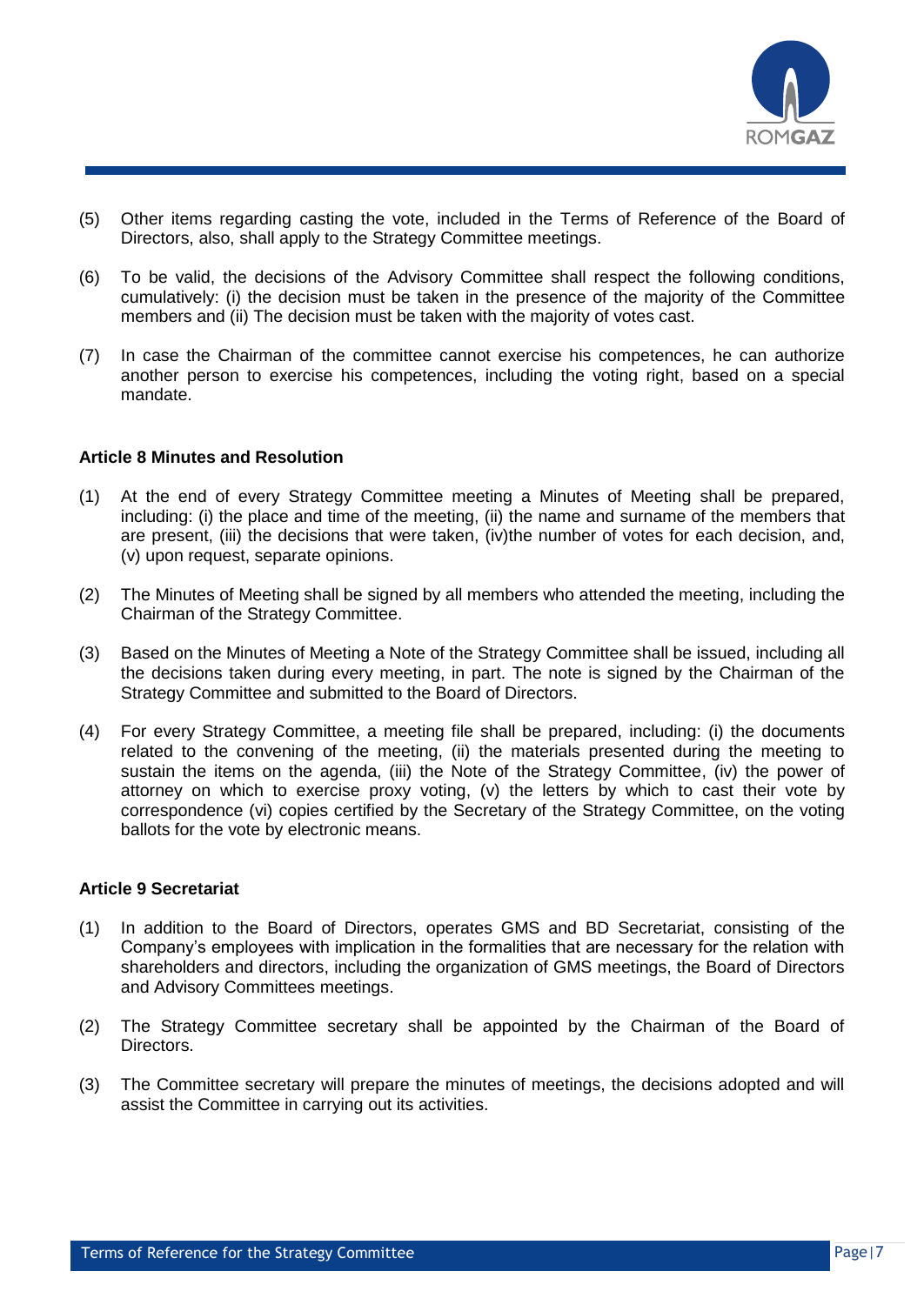

### <span id="page-7-0"></span>**Article 10 Final provisions**

- (1) The present Terms of Reference of the Strategy Committee was approved by the Board of Directors on March 23, 2017.
- (2) After its entry into force and after its approval, this document shall be revised, at least once in a calendar year in the last quarter and whenever necessary.
- (3) In case of conflict between this Terms of Reference and any other national laws and regulations, the latter shall prevail.
- (4) The following Annexes are part of this Terms of Reference: Annex 1 Monitoring and Evaluation Model Report of the Strategy Committee Activity and Annex 2. Action Plan, Calendar for the Implementation of Recommendations, Pursuit of Recommendations Model.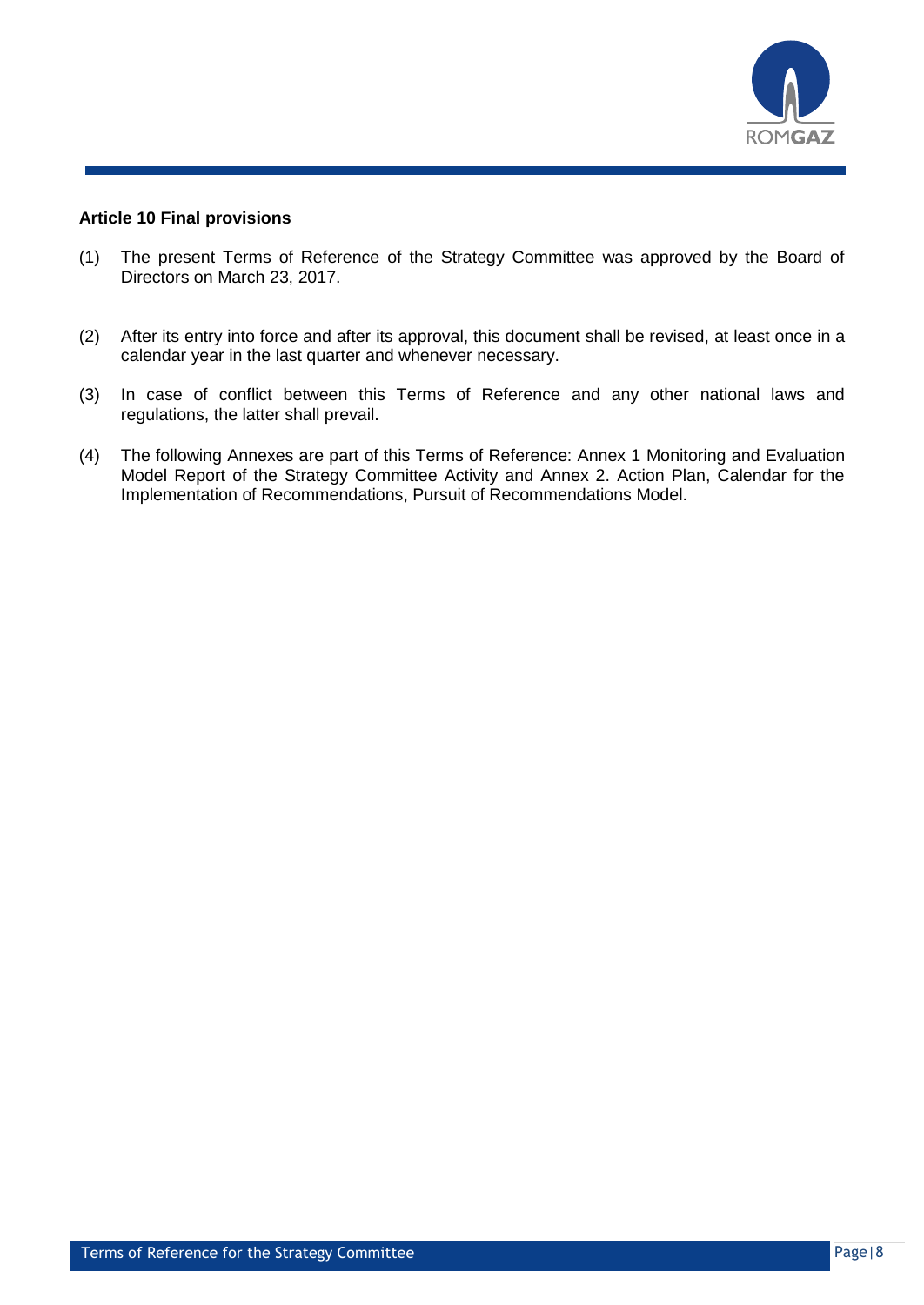

# <span id="page-8-0"></span>**ANNEX 1– Monitoring and Evaluation Model Report of the Strategy Committee Activity**

## **MONITORING AND EVALUATION MODEL REPORT OF THE STRATEGY COMMITTEE ACTIVITY**

**No. \_\_\_\_\_\_\_\_\_/ Date**

## **Composition of the Strategy Committee**

### **Performed Activity**

## **1. Consultations**

Include the discussions and working meetings with the executive management of the Company, if applicable; the functional departments within the Company shall be mentioned, with whom discussions were held.

### **2. Analyses**

The following are indicated: analysed issue, related materials used in the analysis.

### **3. Performed works**

The following are indicated: the title of the performed works: notes, letters, reports, studies etc.

### **4. Proposals, actions, recommendations**

Making proposals, actions, recommendations based on consultations, analyses and performed works.

They are materialized in the working forms: Action Plan, Calendar for the Implementation of Recommendations (Annex 2).

## **5. Distribution List**

The following are included: persons, compartments, executive bodies towards which the Strategy Committee Reports are directed, in full or in part (actions, recommendations, proposals, only).

#### **The Strategy Committee (signatures)**